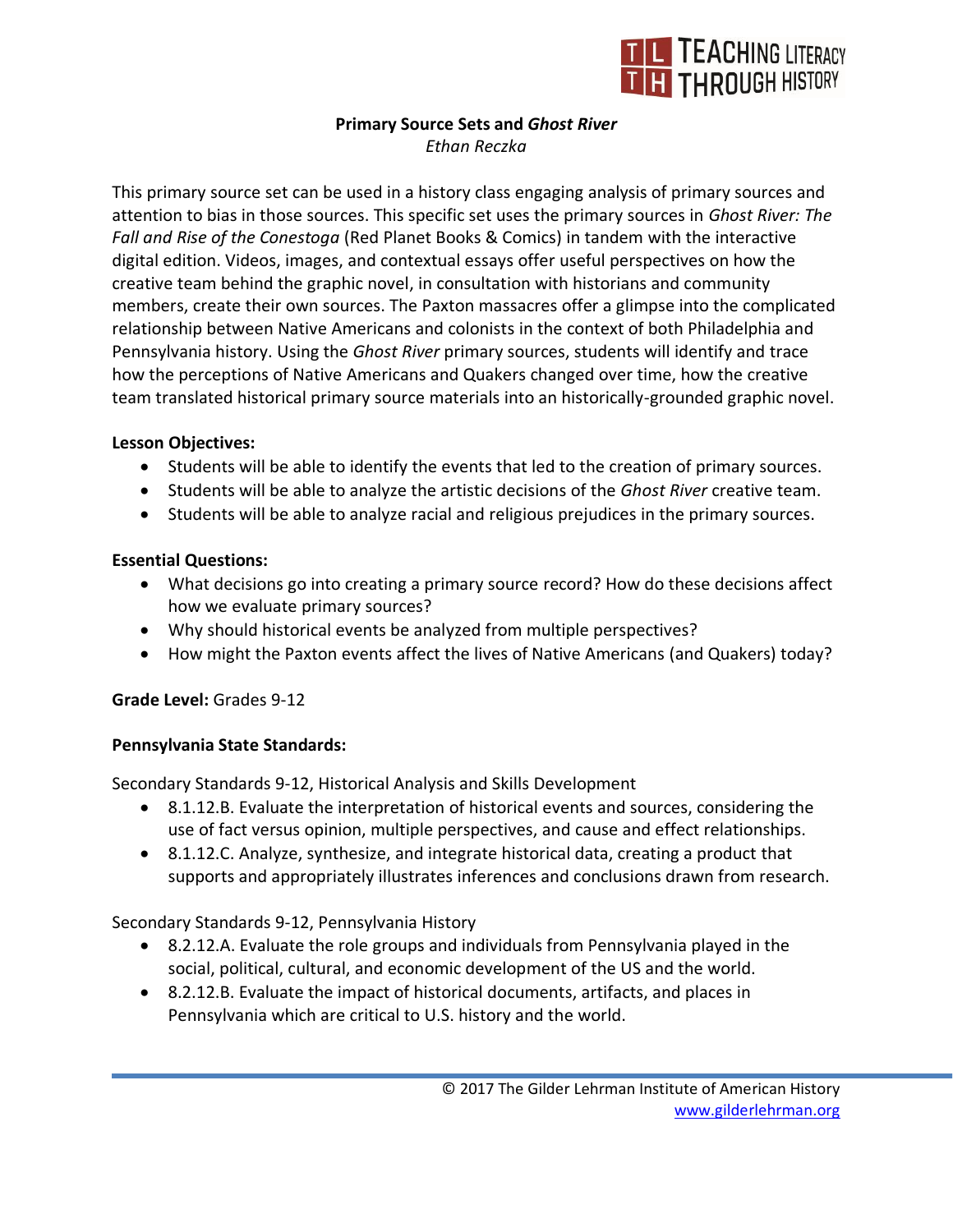

• 8.2.12.D. Evaluate how conflict and cooperation among groups and organizations in Pennsylvania have influenced the growth and development of the US and the world. (Ethnicity and race, working conditions, immigration, military conflict, economic stability)

Secondary Standards 9-12, United States History

- 8.3.12.A. Evaluate the role groups and individuals from the U.S. played in the social, political, cultural, and economic development of the world.
- 8.3.12.B. Evaluate the impact of historical documents, artifacts, and places in U.S. history which are critical to world history.
- 8.3.12.D. Evaluate how conflict and cooperation among groups and organizations in the U.S. have influenced the growth and development of the world. (Ethnicity and race, working conditions, immigration, military conflict, economic stability)

### **Historical Background:**

The relationship between Native Americans and European colonists contains many tragedies, including the Paxton massacres. These incidents occurred in December 1763 in Lancaster County when a mob from Paxtang Township murdered 20 Conestoga Indians (hence the name "Paxton Boys"). As a result of their attacks, Lenape and Moravian Indians were taken into Philadelphia for protection. Vowing to "inspect" those Indigenous peoples, the mob marched toward Philadelphia, where they were stopped just north of the city in Germantown. While the the situation "physically" diffused there, the argument continued in print, with the Paxton leaders arguing that they were justified in their attack on the Conestoga people. Prominent colonial leaders produced many primary source documents available today as print and manuscript records. Today, we know that the Paxton vigilantes murdered the Conestoga people in a white supremacist campaign that began in the Seven Years' War (also known as the French and Indian War).

*Ghost River: The Fall and Rise of the Conestoga* is a modern retelling and reinterpretation of the Paxton massacres. Editor Will Fenton, author Lee Francis IV, and artist Weshoyot Alvitre created this graphic novel to tell the story from point of view of the Indigenous peoples at the center of the story. The book is grounded with historical primary source documents, secondary contexts from leading historians, and interviews with surviving Indigenous peoples in Lancaster County. In re-centering this historical incident on the Conestoga people, Fenton, Francis, and Alvitre recast them not as victims but spouses, parents, children, and friends.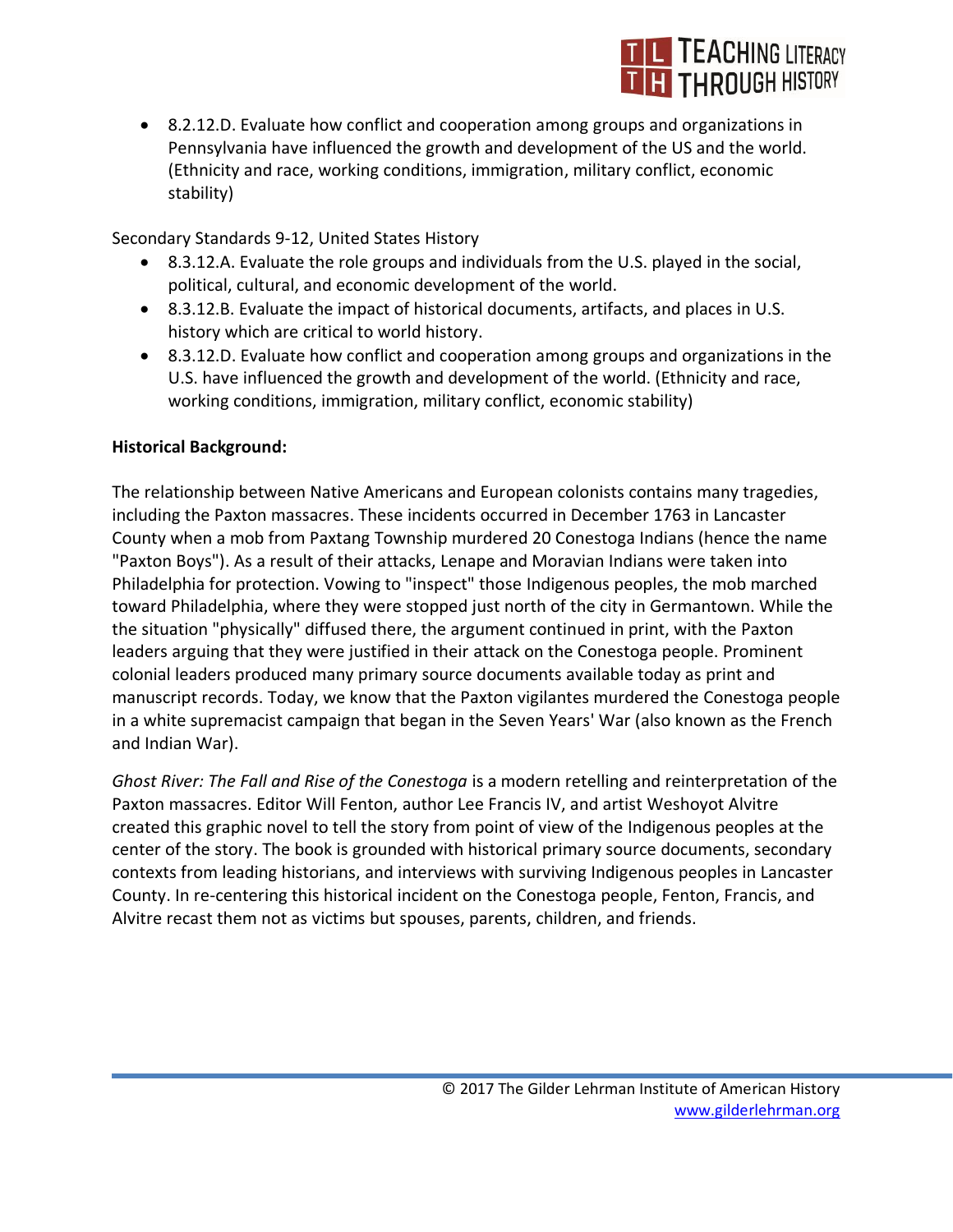

### **Materials:**

- 1. Benjamin West, [The Indians Giving a Talk to Colonel Bouquet in a Conference at a](http://digitalpaxton.org/works/digital-paxton/the-indians-giving-a-talk-to-colonel-bouquet-in-a-conference-at-a-council-fire?path=art)  [Council Fire](http://digitalpaxton.org/works/digital-paxton/the-indians-giving-a-talk-to-colonel-bouquet-in-a-conference-at-a-council-fire?path=art) (1766). Available on Digital Paxton.
- 2. General Forbes, [Letter to Israel Pemberton \(August 18, 1758\).](http://digitalpaxton.org/works/digital-paxton/general-forbes-to-israel-pemberton-august-8-1758) Digital Paxton.
- 3. James Claypoole, [Franklin and the Quakers](http://digitalpaxton.org/works/digital-paxton/franklin-and-the-quakers) (1764). Digital Paxton.
- 4. D.A. Henderson, [Account of the Indian Murders \(December 27, 1763\).](http://digitalpaxton.org/works/digital-paxton/account-of-the-indian-murders-december-27-1763---1) Digital Paxton.
- 5. James Claypoole, [An Indian Squaw King Wampum Spies](http://digitalpaxton.org/works/digital-paxton/an-indian-squaw-king-wampum-spies) (1764). Digital Paxton.

In addition to the sources above, consider these videos integrated in the [digital edition:](about:blank)

- 1. [Video on p.29](https://read.ghostriver.org/pages-29-30/)
- 2. [Video on p.35](https://read.ghostriver.org/pages-35-36/)
- 3. [Video on p.40 \(with Weshoyot Alvitre\)](https://read.ghostriver.org/pages-39-40/)
- 4. Video [on p.45](https://read.ghostriver.org/pages-45-46/)
- 5. [Video on p.57](https://read.ghostriver.org/pages-57-58/)

# **Discussion Questions:**

- 1. How are Native Americans represented in primary sources? (Sources #1, #3, #5)
- 2. What type of adjectives are used to describe Native Americas, Quakers, and the Paxton vigilantes?
	- a. Are they positive or negative?
	- b. Note the author of the source.
	- c. Does the source support the Paxtons?
	- d. Are they anti-Quaker? (Sources #2, #4; Videos #1, #2)
- 3. What choices do the creative team make using these sources to create their graphic novel, and how do primary sources appear in *Ghost River*? (Videos #3, #4, #5)
- 4. How is Benjamin Franklin represented?
	- a. How does Franklin's representation compare to how you have seen him before?
	- b. How does the creative team view his role in the Paxton massacres? (Source #3)
- 5. How were local sites (Lancaster and Philadelphia) incorporated into *Ghost River* and to what end? (Video #4)